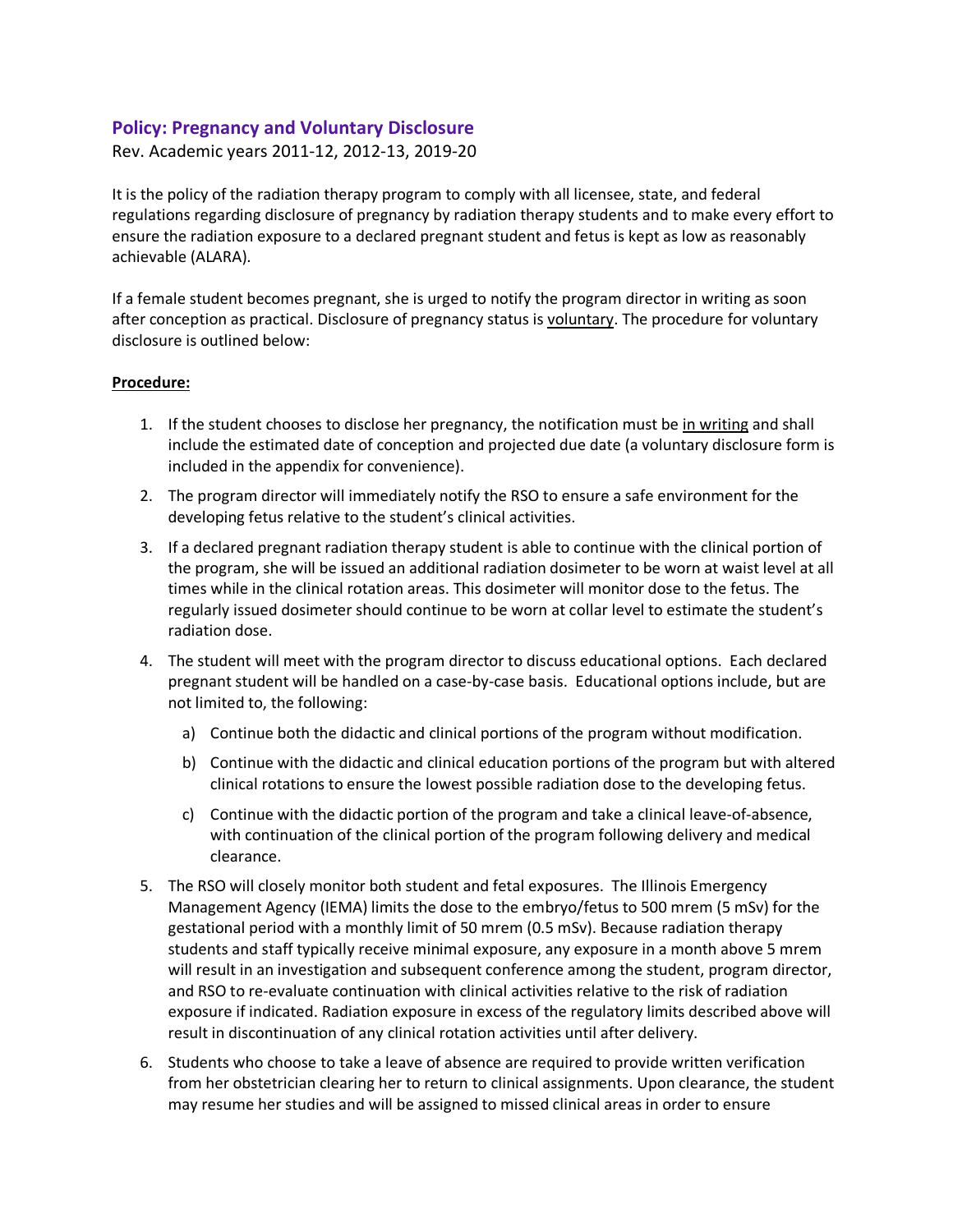completion of all necessary competencies and equitable learning opportunities (see also Leave of Absence Policy).

- 7. In accordance with the Nuclear Regulatory Commission (NRC) guidelines, any declared pregnant student may "*undeclare*" her pregnancy at any time (withdraw declaration). In order to "*undeclare*" pregnancy, the student must submit a written withdrawal of declaration to the program director (a form is included in the appendix for convenience).
- 8. Regardless of the educational option the student chooses, all academic, clinical, and attendance requirements must be met for program completion.

### **Additional Guidelines to be Followed:**

- No declared pregnant radiation therapy student will be terminated from the program or ordered to take a leave of absence (unless specifically instructed to do so by her physician).
- The ultimate decision on what educational option to be taken belongs to the student.
- If a student chooses to withdraw from the program, she may be reinstated into the program the following year to complete the remainder of her program sequence. Upon re-entering the clinical environment, the Program Director and Clinical Supervisor will re-evaluate the student's clinical competencies. Repeat and/or additional remedial work may be required.
- Time missed from the program must be made up in terms of clinical hours before certification of graduation will be awarded. Make-up hours will be completed in the specific rotation area(s) missed *(see Clinical Make-up Policy).*
- By the use of established protective measures, students who elect to continue normal duties may do so with the assurance that the fetus is well protected from radiation effects.

#### **Program Responsibilities:**

- The program shall coordinate a safe working environment for the pregnant student.
- The RSO shall be advised of any declared pregnant students and shall closely monitor the monthly student and fetal radiation exposure reports.
- The RSO shall review the following with the student:
	- o Nature of potential radiation effects associated with in utero exposure
	- o Regulatory limits established by the NRC (Nuclear Regulatory Commission) and NCRP (National Council on Radiation Protection)
	- o State of Illinois Rules and Regulations for declared pregnant workers
	- o NRC regulatory guide 8.13
	- o Required measures to be taken throughout the term of the pregnancy
	- o Records of this counseling session will be maintained by the Radiation Safety Office

#### **Declared Student Responsibilities:**

• Strictly adhere to safe radiation practices, policies, and guidelines. Any breach of these policies will be met with corrective action.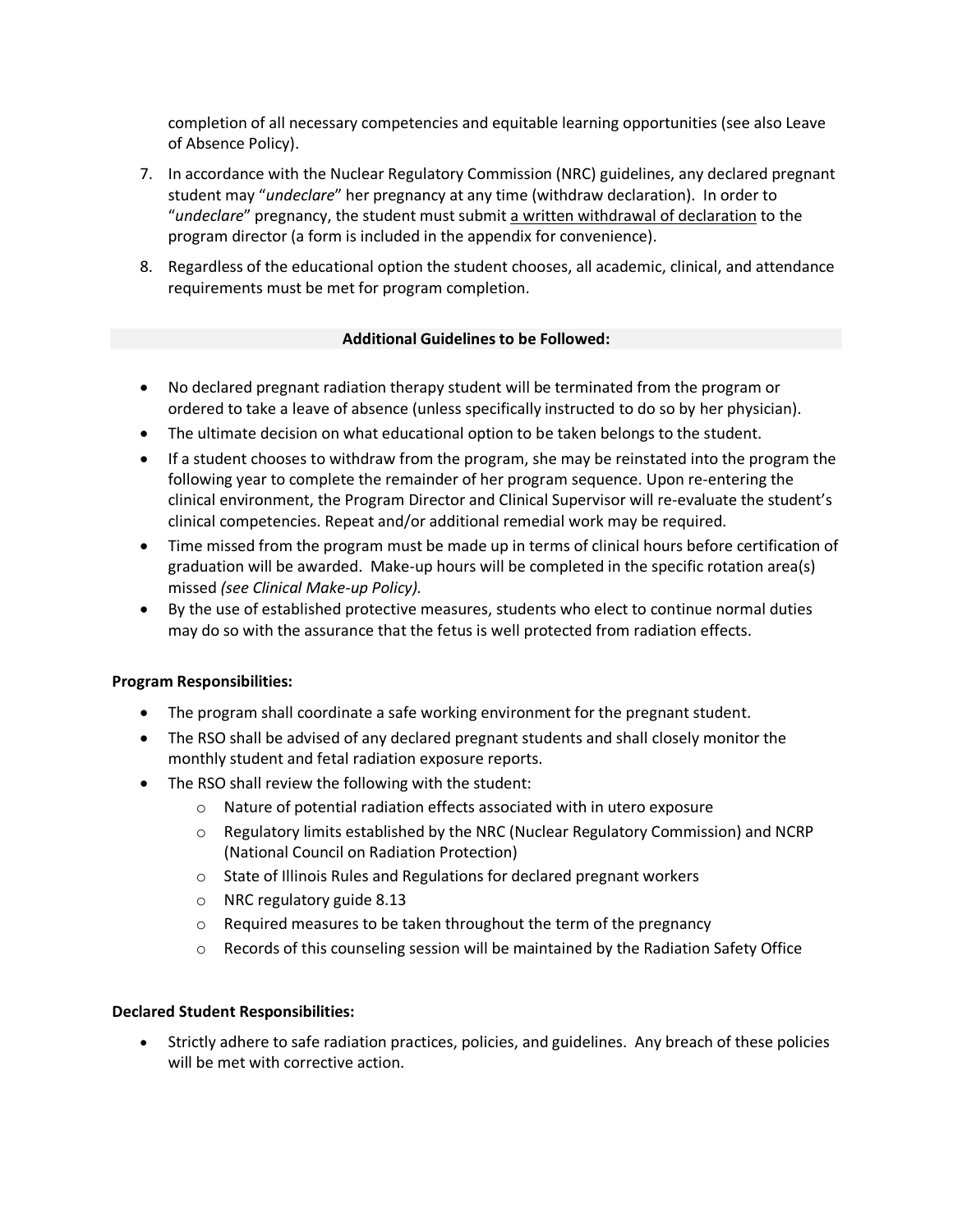• Wear two radiation monitoring devices, one placed on the collar and one (designated as fetal) at waist level centered over the abdomen for fetal monitoring. Readings will be closely monitored by the Radiation Safety Officer

This policy is available on the program's website and all students will be made aware of this policy during program orientation

Note: All related forms can be found in the appendix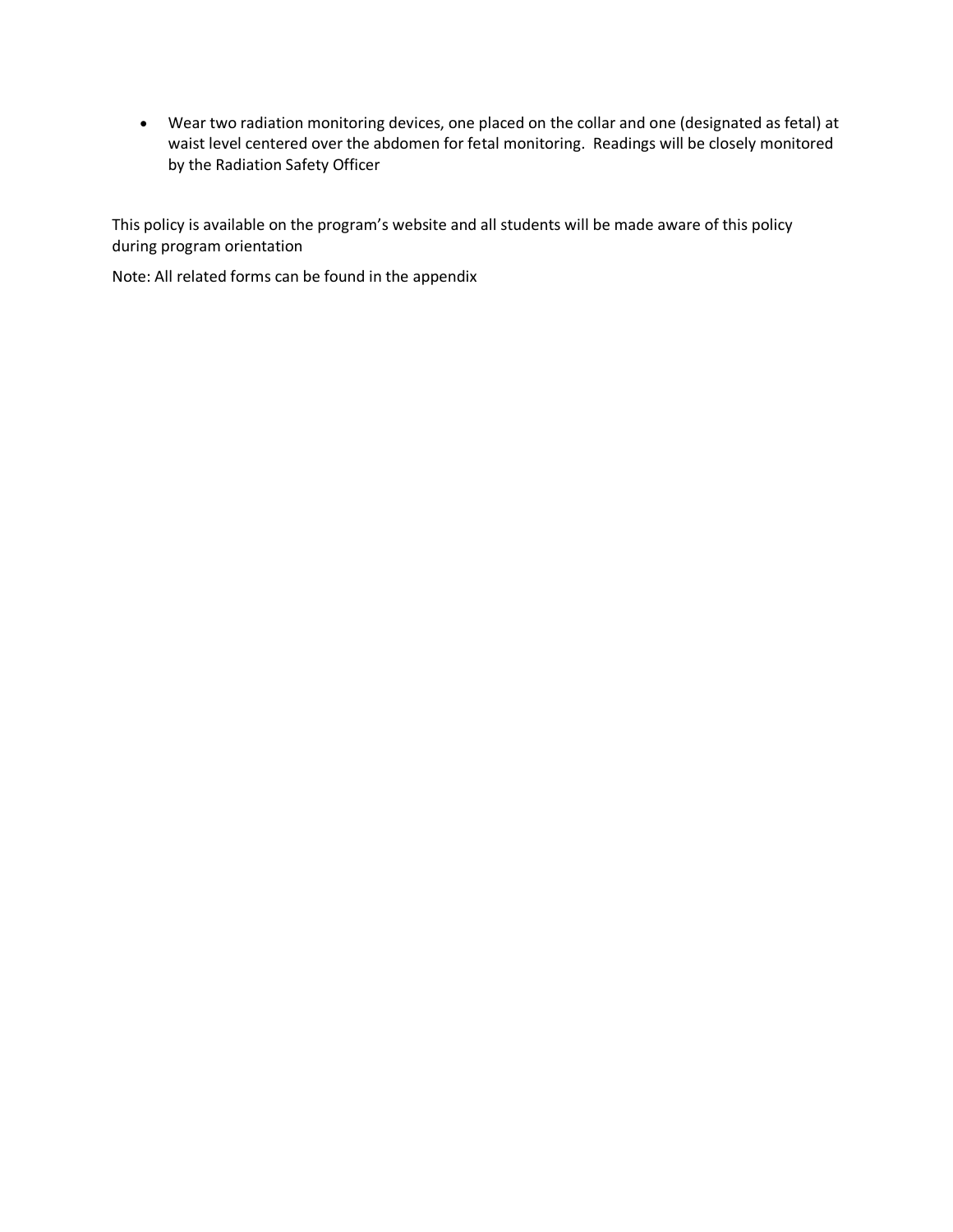# **Student Voluntary Pregnancy Declaration Form Northwestern Memorial Hospital School of Radiation Therapy**

Student Name: \_\_\_\_\_\_\_\_\_\_\_\_\_\_\_\_\_\_\_\_\_\_\_\_\_\_\_\_\_ Date of Declaration: \_\_\_\_\_\_\_\_\_\_\_\_\_

In accordance with the NRC regulations 10 CFR 20.128, I am voluntarily declaring that I am pregnant.

- My estimated date of conception is: \_\_\_\_\_\_\_\_\_\_\_\_\_\_\_\_
- My estimated date of delivery is:

In making this declaration, I understand that I will be issued a fetal dosimeter to be worn during all clinical activities throughout the duration of my pregnancy. I understand that IEMA limits the dose to the embryo/fetus to 500 mrem (5 mSv) for the gestational period with a monthly limit of 50 mrem (0.5 mSv). I also understand that meeting the lower dose limit will require discontinuation of any clinical rotation activities until after delivery.

Furthermore, I understand that documentation must be obtained from my Obstetrician outlining duty restrictions (if applicable) including permission to continue with my program of study. This documentation shall be submitted at the same time as the declaration. I further understand that, at all times, the specific recommendations of my Obstetrician will be followed by the program in an effort to protect my health and the health of the embryo/fetus.

As outlined in the Pregnancy and Voluntary disclosure policy, educational options include, but are not limited to the following (select one):

- 1. Continue both the didactic and clinical portions of the program without modification.
- 2. Continue with the didactic and clinical education portions of the program but with an altered clinical rotation scheduled to ensure the lowest possible radiation dose to the developing fetus.
- 3. Continue with the didactic portion of the program and take a clinical leave-of-absence, with continuation of the clinical portion of the program following delivery and medical clearance.
- 4. Other (specify):

I have read the radiation therapy program's policy on pregnancy and will abide by all rules and regulations presented in this policy. I understand that I may withdraw my declaration at any time and for any reason prior to the end of my pregnancy.

Student Signature: \_\_\_\_\_\_\_\_\_\_\_\_\_\_\_\_\_\_\_\_\_\_\_\_\_\_\_\_\_\_\_\_\_\_\_\_\_\_\_\_\_\_\_\_\_\_\_\_\_\_\_\_\_\_\_\_\_\_\_\_\_\_

SSN: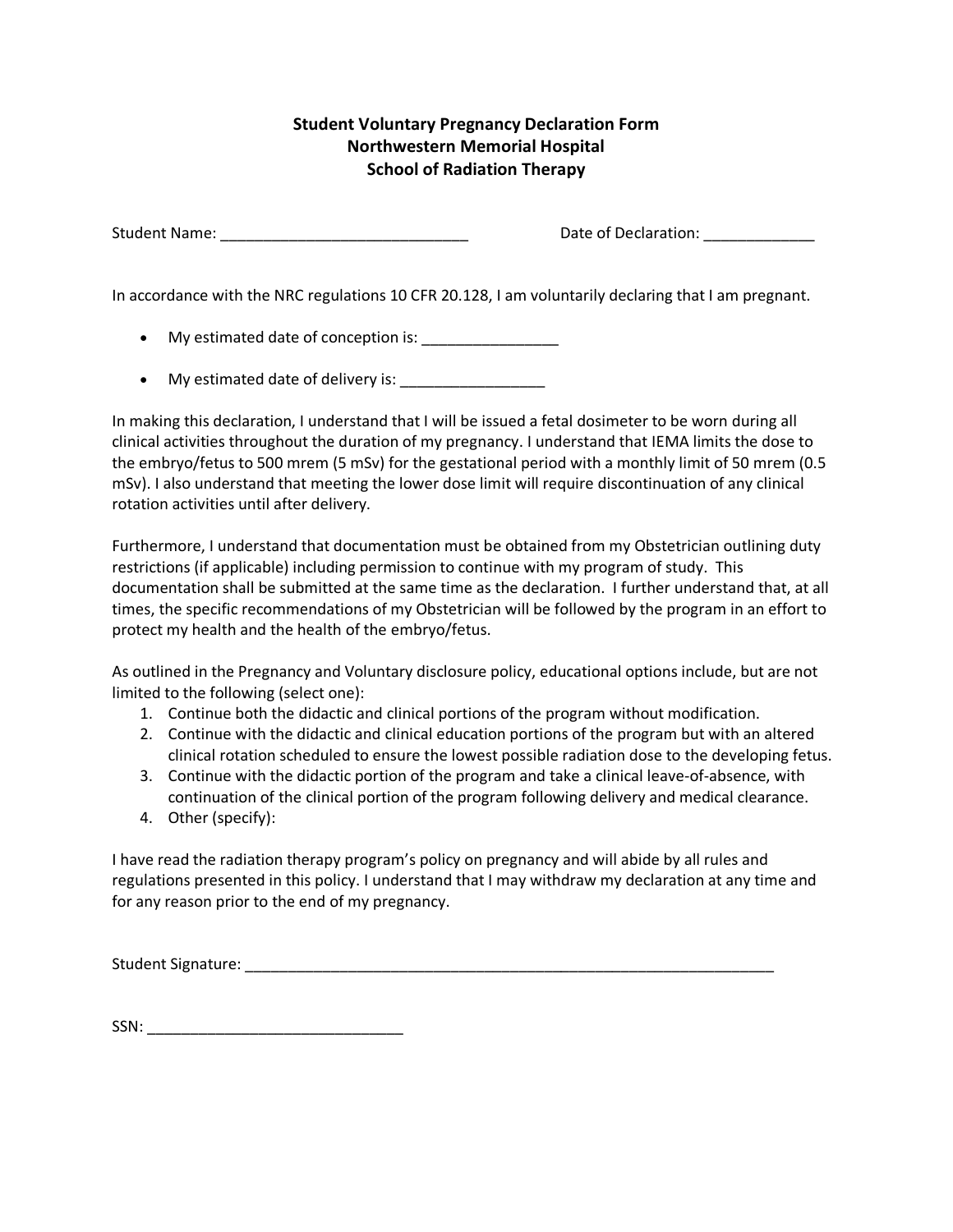## **Acknowledgement of Receipt of Declaration**

Program Director Signature: \_\_\_\_\_\_\_\_\_\_\_\_\_\_\_\_\_\_\_\_\_\_\_\_\_\_\_\_\_\_\_\_\_\_\_\_\_\_\_\_\_\_\_\_\_\_\_\_\_\_\_\_\_\_

Date of receipt: \_\_\_\_\_\_\_\_\_\_\_\_\_\_\_\_\_\_\_\_\_\_

\*Note: The student will receive a copy of this declaration once all signatures are obtained. The original will be maintained in the student's administrative file.